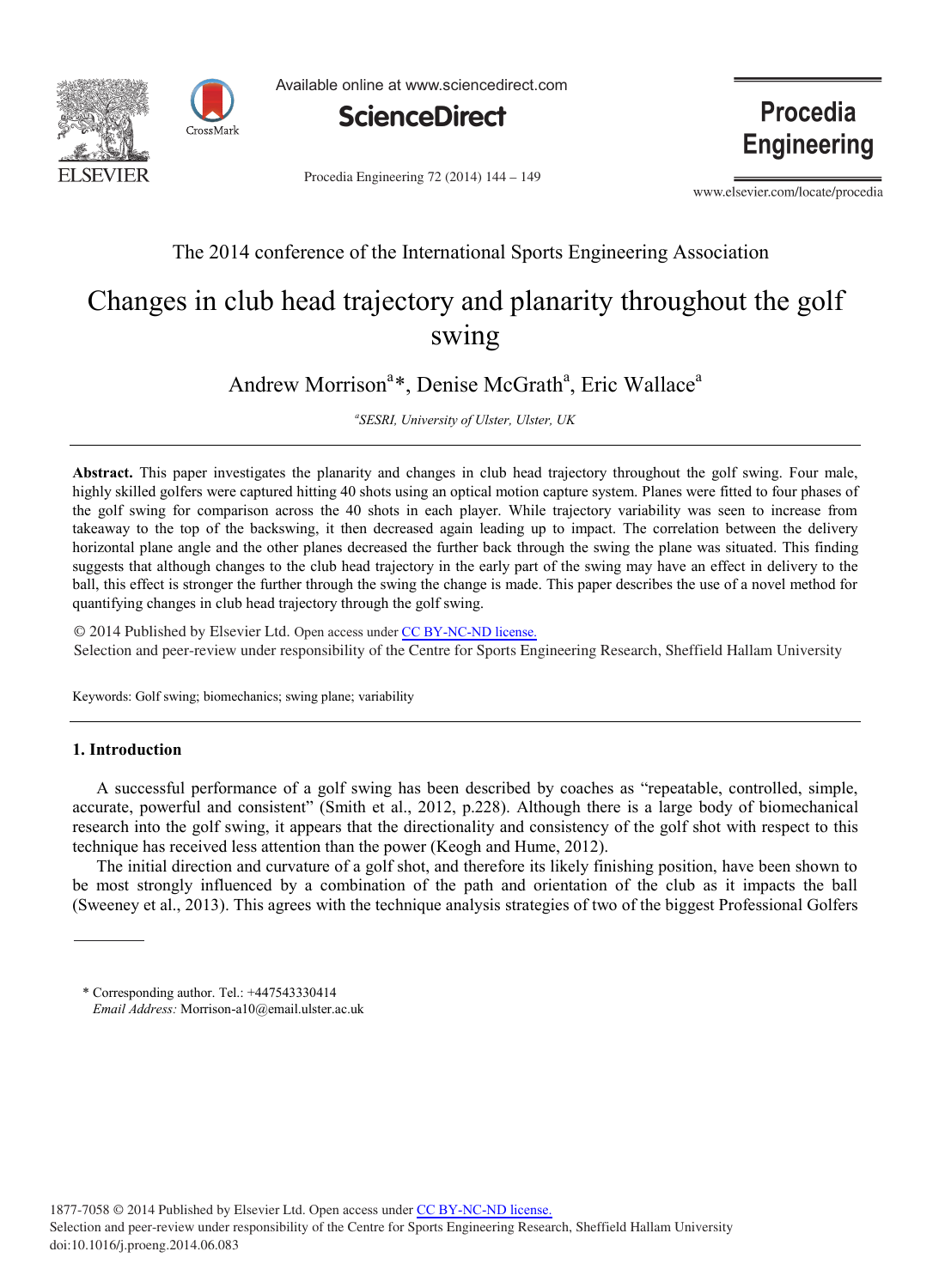Associations in the world (Wiren, 1991; PGA, 2012). Although these coaching associations additionally suggest relationships between these impact conditions and swing technique there has been little empirical research backing this up.

As an element of technique that is primarily concerned with the trajectory of the club head during the swing, the swing plane may be useful in linking technique to performance. Recently Kwon et al. (2012) defined the 'functional swing plane' as the plane fitted to the trajectory of the clubhead from shaft horizontal pre- to postimpact. Using the horizontal orientation of this plane as a technique variable, a relationship can be seen to exist between this and the club path at impact depending on where in the arc of the clubhead the ball is struck. While this 'functional swing plane' was well defined by Kwon et al. (2012), its use in other parts of the swing and the strategies by which it is varied by players during the golf swing have not yet been investigated.

Investigating relationships between elements of technique and performance outcomes should be prioritised to assist coaches in making their decisions about altering technique. Plane fitting offers a method by which 3 dimensional trajectories can be compared, whilst also being relevant to golf coaches. Therefore, the aim of this study was to investigate how planes fitted to other phases of the swing vary and what correlation they have to the swing plane around impact.

# **2. Methods**

# *2.1. Procedure*

Four male golfers (mean +/- SD: age 24.8 +/- 4.5 yrs; mass 82.0 +/- 8.9kg; height 1.77 +/- 0.04m; handicap 2.0 +/- 2.6) hit 40 shots at a target on a fairway projected onto a net using their own driver. A minimum rest period of 60 seconds between shots was enforced to minimise fatigue, along with 5 minute breaks after every 8 shots. During the warm-up the players were asked to verbalise their desired trajectory for the shot and to attempt to repeat this trajectory for all trials, this was also reinforced during the breaks.

Club head kinematic data were collected using nine Oqus 300 cameras (Qualisys AB, Sweden) at 300Hz. Four retro-reflective markers were attached to the crown of the driver head and were used as a rigid cluster for tracking the clubhead throughout the swing. The face centre was located relative to this cluster using an additional marker for the static trial only. Two strips of retro-reflective tape were stuck to the top of the shaft near the grip and these were used to establish shaft angles during the swing for event calculation.

#### *2.2. Data Analysis*

Four separate planes were fitted to the trajectory of the club face centre for four phases of each swing (fig.1b). Firstly, the takeaway phase was defined as the initial movement of the club, up to the point where the club was horizontal (mid-backswing).

Two further planes were calculated for the late backswing and early downswing. The top of the backswing has previously been defined as the point at which the club changes its direction away from the ball in the backswing to toward the ball in the downswing (Hume et al., 2005). However, at this point the club is not only changing swing direction, but also the route by which the club travels back to the ball, as can be seen in figure 1. Therefore, the transition phase of the swing was removed from the calculation of both the late backswing and early downswing planes. This transition phase was defined similarly to Colman and Anderson (2007) by using a percentage of the maximum clubhead speed as a threshold. This study used 20% of the maximum club head speed as it was felt this eliminated the influence of the direction change on the plane calculation.

The late backswing phase was defined as the point where the club shaft was horizontal in the backswing (midbackswing) to the start of the transition phase. The early downswing phase was defined as the end of the transition phase to the point where the club shaft was horizontal (mid-downswing). Lastly, the delivery phase was from middownswing to the frame prior to ball impact. While this differs from the functional swing plane used by Kwon et al. (2012) (mid-downswing to mid-followthrough), this was to avoid the influence of the clubhead deflection that occurs upon impact with the ball (Williams and Sih, 2002).

Least squares orthogonal distance fitting was then used to fit the club head trajectory to a plane for each of the 4 phases outlined for each swing. For each plane the maximum orthogonal distance of a trajectory point from that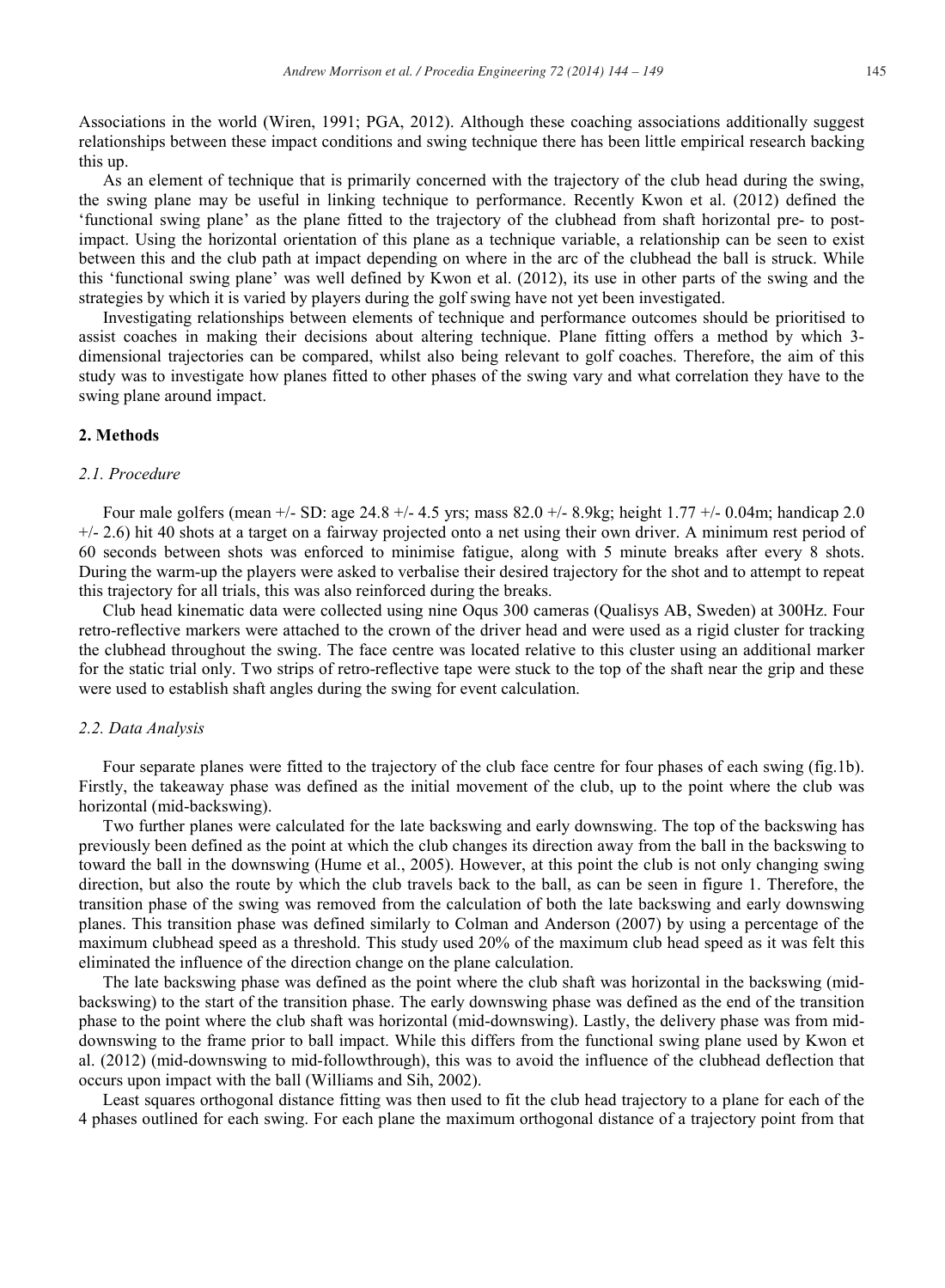plane and the RMS error were calculated to assess the planarity of the phase.

As per Coleman and Rankin (2005), the swing planes were then projected onto the xy and yz references planes. The angles of these projections to the x-axis and y-axis represented the horizontal plane angle (HPA) and vertical plane angle (VPA) respectively, where the x-axis was parallel to the ball to target line and the z-axis was vertically up (fig.1a). A positive HPA pointed to the right of the target, and the VPA increased as it approached vertical.

method (Tucker et al., 2013). This technique involved normalising the time series to 1001 points with a cubic spline interpolation, and using three 20% sections of both the backswing and downswing before using Tucker's et al. (2013) method on these 6 sections. The data were interpolated for this analysis only; the plane fitting did not involve any interpolation of the data. The variability volume methods was chosen for its applicability to 3 dimensional trajectories and because it has already been used in golf swing analysis.



Fig 1.(a) Horizontal Plane Angle (HPA) and Vertical Plane Angle (VPA) of the plane fitted to the clubhead trajectory (left); (b) Phases of the trajectory of the clubhead (right)

### *2.3. Statistical Analysis*

The HPA and VPA were compared for all combinations of the takeaway, late backswing, early downswing and delivery planes using an ANOVA to assess if the planes were orientated at significantly different angles. Then the Pearson's correlation coefficients were calculated for the relationship between each of the four planes for each player. No comparisons were made between subjects as the players were allowed to use their own swing strategies and these were inevitably going to be different.

# **3. Results**

#### *3.1. Club Head Trajectory Variability*

Across the four players the variability of the club head trajectory showed a general trend to increase over the course of the backswing (fig. 2a). During the downswing the variability tended to decrease across the group (fig. 2b).

#### *3.2. Swing Planes*

In all players the delivery phase appeared to fit to a plane with the least error, with the highest RMS error value at 1.28mm (±0.26) (table 1). The highest RMS error value varied between the other three phases for the four players. The highest overall RMS error value was for player 2 in the takeaway phase (7.46mm  $\pm$  0.61).

The HPA for each swing phase were all significantly different from each other ( $p<0.05$ ) for players 2, 3 and 4. Player 1's delivery HPA was not significantly different from the takeaway HPA, and similarly the late backswing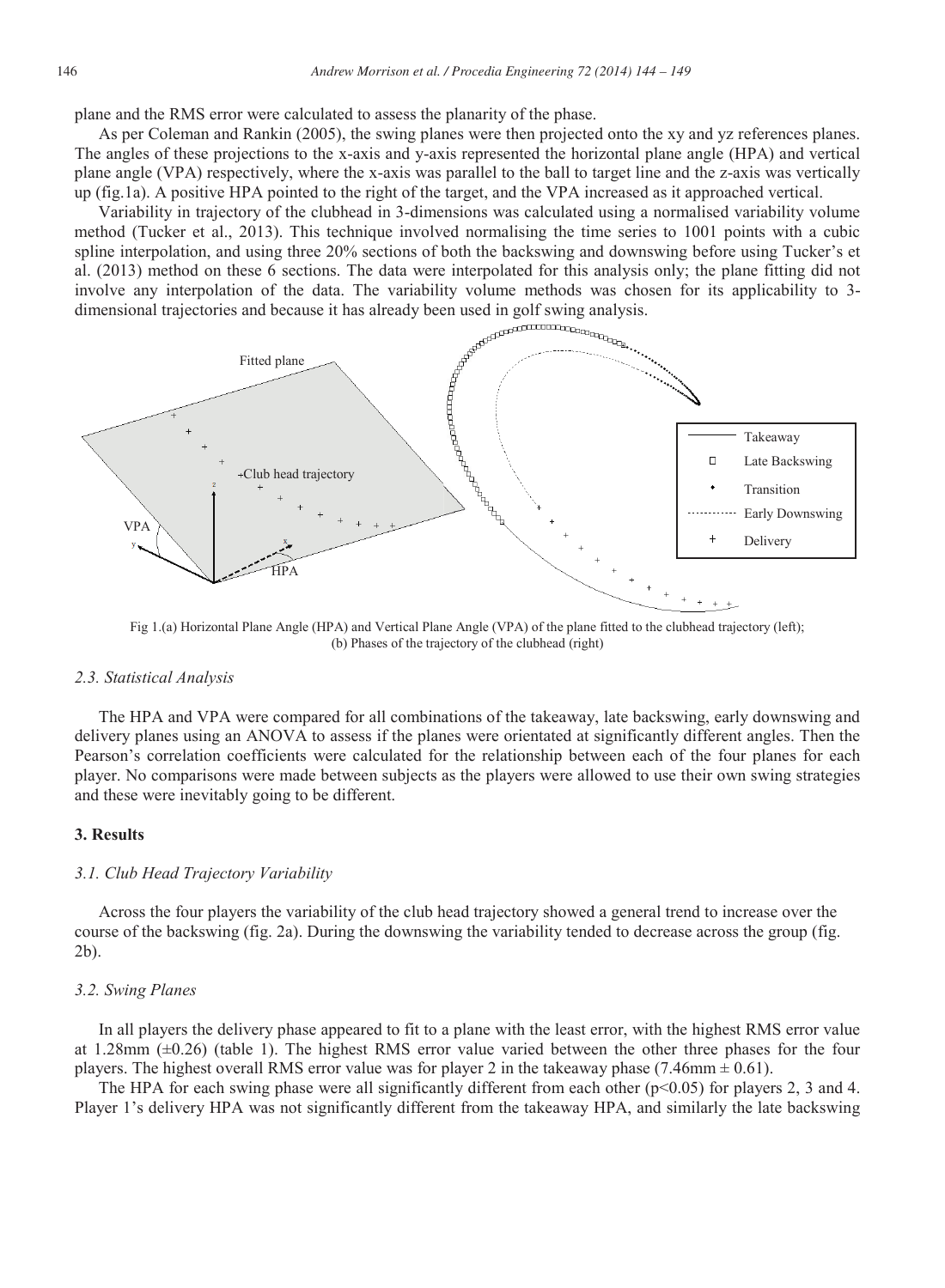and early downswing HPA were also not significantly different. The VPA for each swing phase were significantly different from each other for all players, except the early downswing and delivery plane for player 4.

The correlation between the delivery HPA and the other HPAs appeared to increase chronologically (i.e. the early downswing HPA was more highly correlated with the delivery HPA than the takeaway HPA) in all players (fig. 3).



Fig. 2. (a) Variability club head trajectory for the sections of the backswing; (b) Variability club head trajectory for the sections of the downswing

|  |  | Table 1. Planarity of the clubhead trajectory and orientation of each plane |  |
|--|--|-----------------------------------------------------------------------------|--|
|  |  |                                                                             |  |

|                                                                                                           |       | Player 1 (Hcp $+1$ ) |            |       | Player 2 (Hcp 1) |            |          | Player 3 (Hcp3) |           |          |          | Player 4 (Hcp 5) |  |  |  |
|-----------------------------------------------------------------------------------------------------------|-------|----------------------|------------|-------|------------------|------------|----------|-----------------|-----------|----------|----------|------------------|--|--|--|
|                                                                                                           | Mean  |                      | <b>SD</b>  | Mean  |                  | <b>SD</b>  | Mean     |                 | <b>SD</b> | Mean     |          | <b>SD</b>        |  |  |  |
| Delivery HPA (deg)                                                                                        | 0.88  | $\pm$                | 1.06       | 1.25  | $\pm$            | 1.08       | 7.52     | $\pm$           | 1.15      | 11.94    | $\pm$    | 0.97             |  |  |  |
| Delivery VPA (deg)                                                                                        | 46.52 | $_{\pm}$             | 0.63       | 49.95 | $\pm$            | 0.53       | 44.58    | $\pm$           | 0.66      | 54.56    | $\pm$    | 0.66             |  |  |  |
| Maximum Error (mm)                                                                                        | 1.13  | $_{\pm}$             | 0.28       | 0.80  | $\pm$            | 0.27       | 1.29     | $_{\pm}$        | 0.31      | 2.32     | $_{\pm}$ | 0.45             |  |  |  |
| RMS Error (mm)                                                                                            | 0.62  | $\pm$                | 0.16       | 0.43  | $\pm$            | 0.15       | 0.64     | 士               | 0.16      | 1.28     | $_{\pm}$ | 0.26             |  |  |  |
| Early Downswing HPA (deg)                                                                                 | 4.31  | $\pm$                | 1.11       | 6.82  | $\pm$            | 1.14       | 10.08    | 士               | 1.46      | 21.56    | $_{\pm}$ | 1.27             |  |  |  |
| Early Downswing VPA (deg)                                                                                 | 45.95 | $_{\pm}$             | 0.66       | 48.26 | $\pm$            | 0.56       | 43.63    | 士               | 0.74      | 54.29    | $_{\pm}$ | 0.92             |  |  |  |
| Maximum Error (mm)                                                                                        | 9.78  | $_{\pm}$             | 1.10       | 15.35 | $\pm$            | 1.60       | 15.09    | $_{\pm}$        | 1.91      | 6.11     | $_{\pm}$ | 1.35             |  |  |  |
| RMS Error (mm)                                                                                            | 4.13  | $_{\pm}$             | 0.46       | 6.57  | $\pm$            | 0.64       | 5.96     | 士               | 0.83      | 2.11     | $_{\pm}$ | 0.59             |  |  |  |
| Late Backswing HPA (deg)                                                                                  | 4.59  | $\pm$                | 1.22       | 10.89 | $\pm$            | 1.42       | 2.08     | $_{\pm}$        | 1.26      | 20.97    | $_{\pm}$ | 1.18             |  |  |  |
| Late Backswing VPA (deg)                                                                                  | 51.66 | $\pm$                | 0.54       | 48.77 | $\pm$            | 0.70       | 46.14    | 士               | 0.80      | 49.17    | $\pm$    | 0.59             |  |  |  |
| Maximum Error (mm)                                                                                        | 3.28  | $\pm$                | 1.04       | 14.33 | $\pm$            | 1.51       | 13.89    | $_{\pm}$        | 2.76      | 12.07    | $\pm$    | 2.25             |  |  |  |
| RMS Error (mm)                                                                                            | 1.30  | $_{\pm}$             | 0.33       | 5.56  | $\pm$            | 0.64       | 6.08     | 士               | 1.24      | 4.69     | $\pm$    | 0.99             |  |  |  |
| Takeaway HPA (deg)                                                                                        | 0.53  | 士                    | 1.15       | 2.45  | $\pm$            | 0.89       | $-4.55$  | $\pm$           | 1.10      | 3.28     | $\pm$    | 1.05             |  |  |  |
| Takeaway VPA (deg)                                                                                        | 48.84 | $_{\pm}$             | 0.62       | 45.13 | $\pm$            | 0.57       | 45.38    | 士               | 0.94      | 46.35    | $_{\pm}$ | 0.60             |  |  |  |
| Maximum Error (mm)                                                                                        | 9.02  | $\pm$                | 1.76       | 18.61 | $\pm$            | 1.77       | 6.04     | $_{\pm}$        | 1.99      | 12.36    | $_{\pm}$ | 2.04             |  |  |  |
| RMS Error (mm)                                                                                            | 3.86  | $_{\pm}$             | 0.71       | 7.46  | $\pm$            | 0.61       | 2.44     | $_{\pm}$        | 0.94      | 4.19     | $_{\pm}$ | 0.70             |  |  |  |
| Table 2. Pearson's correlation coefficients for the HPA of each phase (* significant correlation, p<0.05) |       |                      |            |       |                  |            |          |                 |           |          |          |                  |  |  |  |
|                                                                                                           |       | Player 1             |            |       | Player 2         |            |          | Player 3        |           | Player 4 |          |                  |  |  |  |
| <b>Horizontal Plane Angles</b>                                                                            |       | $\Gamma$             | sig        |       | $\Gamma$         | sig        | $\Gamma$ |                 | sig       | r        |          | sig              |  |  |  |
| Delivery vs Early Downswing                                                                               | 0.843 |                      | *<br>0.000 | 0.900 |                  | *<br>0.000 | 0.867    | *               | 0.000     | 0.679    | $\ast$   | 0.000            |  |  |  |
| Delivery vs Late Backswing                                                                                | 0.440 |                      | *<br>0.004 | 0.584 |                  | *<br>0.000 | 0.272    | *               | 0.045     | 0.419    | *        | 0.004            |  |  |  |
| Delivery vs Takeaway                                                                                      | 0.263 |                      | 0.060      | 0.485 |                  | *<br>0.001 | 0.136    |                 | 0.201     | 0.287    | *        | 0.036            |  |  |  |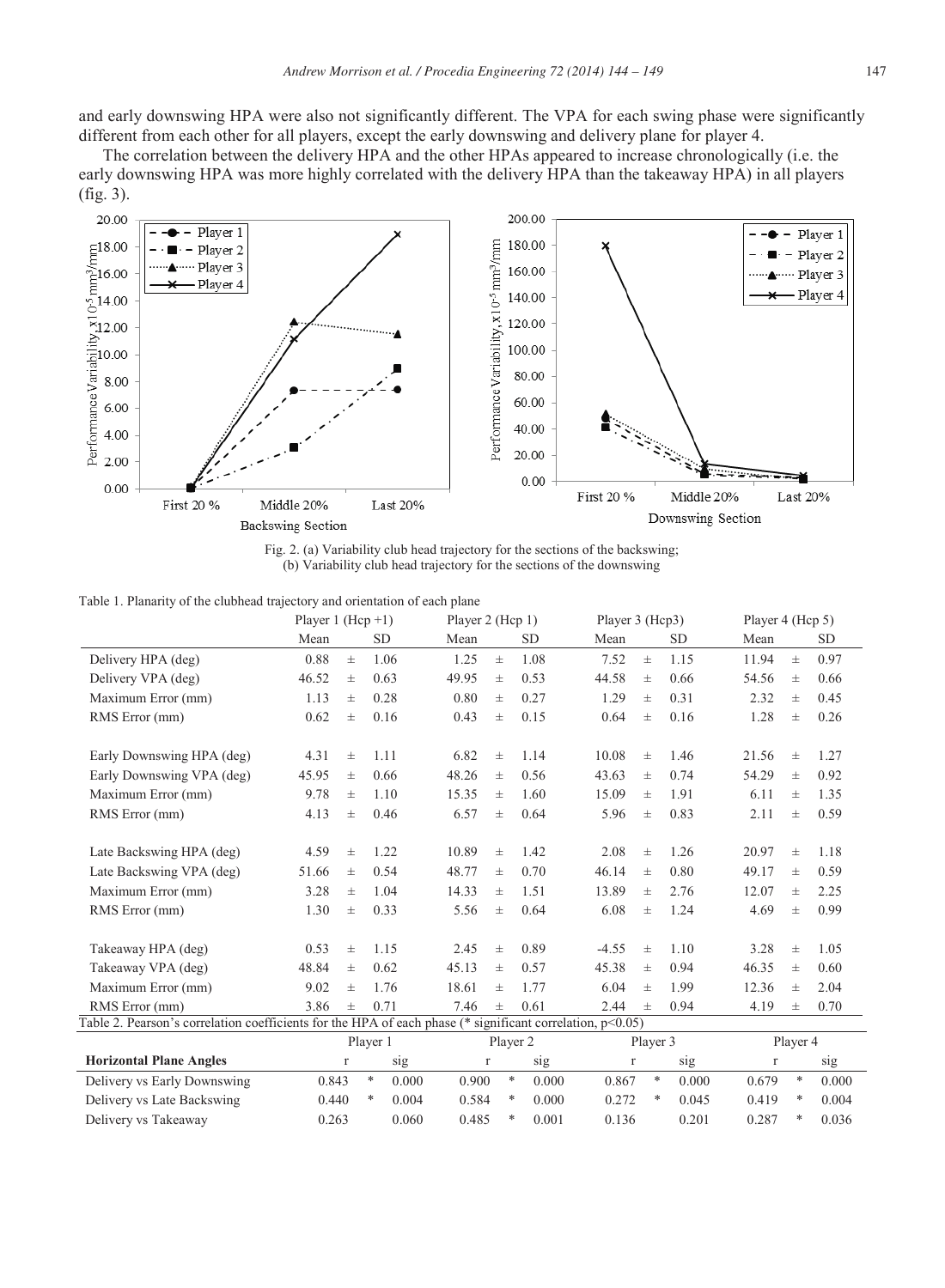| Early Downswing vs Late Backswing | 0.685 | ∗ | 0.000 | 0.758 |  | 0.000     | 0.330    | 0.019 |       | 0.000 |
|-----------------------------------|-------|---|-------|-------|--|-----------|----------|-------|-------|-------|
| Early Downswing vs Takeaway       | 0.413 | * | 0.006 | 0.598 |  | 0.000     | $-0.022$ | 0.445 | 2.536 | 0.000 |
|                                   |       |   |       |       |  |           |          |       |       |       |
| Late Backswing vs Takeaway        | 0.765 | ∗ | 0.000 | 0.793 |  | $0.000\,$ | 0.263    | 9.051 | 0.700 | 0.000 |
|                                   |       |   |       |       |  |           |          |       |       |       |

# **4. Discussion**

The variability of the trajectory of the club head decreases throughout the downswing. This finding agrees with the research suggesting a zeroing-in on the goal specific demands of the task both in golf (Horan et al., 2011; Koenig et al., 1994) and in other sporting movements (Bootsma and Van Wieringen, 1990; Scott et al., 1997; Lee et al., 1982). Conversely, the variability in the backswing club head trajectory increases from the setup position. As this setup up position and backswing movement is unique to golf, other sports studies have not addressed this phase. Those golf studies that have investigated movement variability have mainly focussed on the downswing; however, Koenig et al. (1994) investigated force production variability, including the backswing, and their findings agree with the finding of this study. This peak in variability around transition may be due to the low club head velocity at this point, or it may be an opportunity for functional adaptations to be made.



Figure 3. Correlations coefficients of the first three HPAs to the delivery HPA

As with the findings of Kwon et al. (2012), the phase of the club head trajectory near impact is highly planar. The lower RMS error values in this study compared to Kwon et al. (2012) may be attributed to the exclusion of the post impact club deflection. The high planarity of this phase may suggest that by the start of the delivery phase the overall direction the club head is travelling has already been determined, as little deviation occurs after this point. Although the values of RMS error in the other phases were higher they still appear to fit well to a plane. Similarly to the variability, the less planar phases may be due to the club travelling slower and be an opportunity for further, smaller adaptations to be made. However, further investigation should be directed at planarity as a method for measuring the simplicity of the swing that coaches suggest is important.

Although the orientations of the planes in each phase were different (table 1), there was evidence that plane angle changes between phases were correlated across the 40 swing performed by each player (table 2). However, increase in the correlation coefficient sequentially through the swing suggests that movement paths earlier in the swing have less influence on the final delivery phase. The implication for coaches may be that changes in early phases of the swing may have some effect on the club path at impact. However, as adaptations may occur throughout the swing, the strength of this effect increases the further through the swing the changes are made.

### **5. Conclusion**